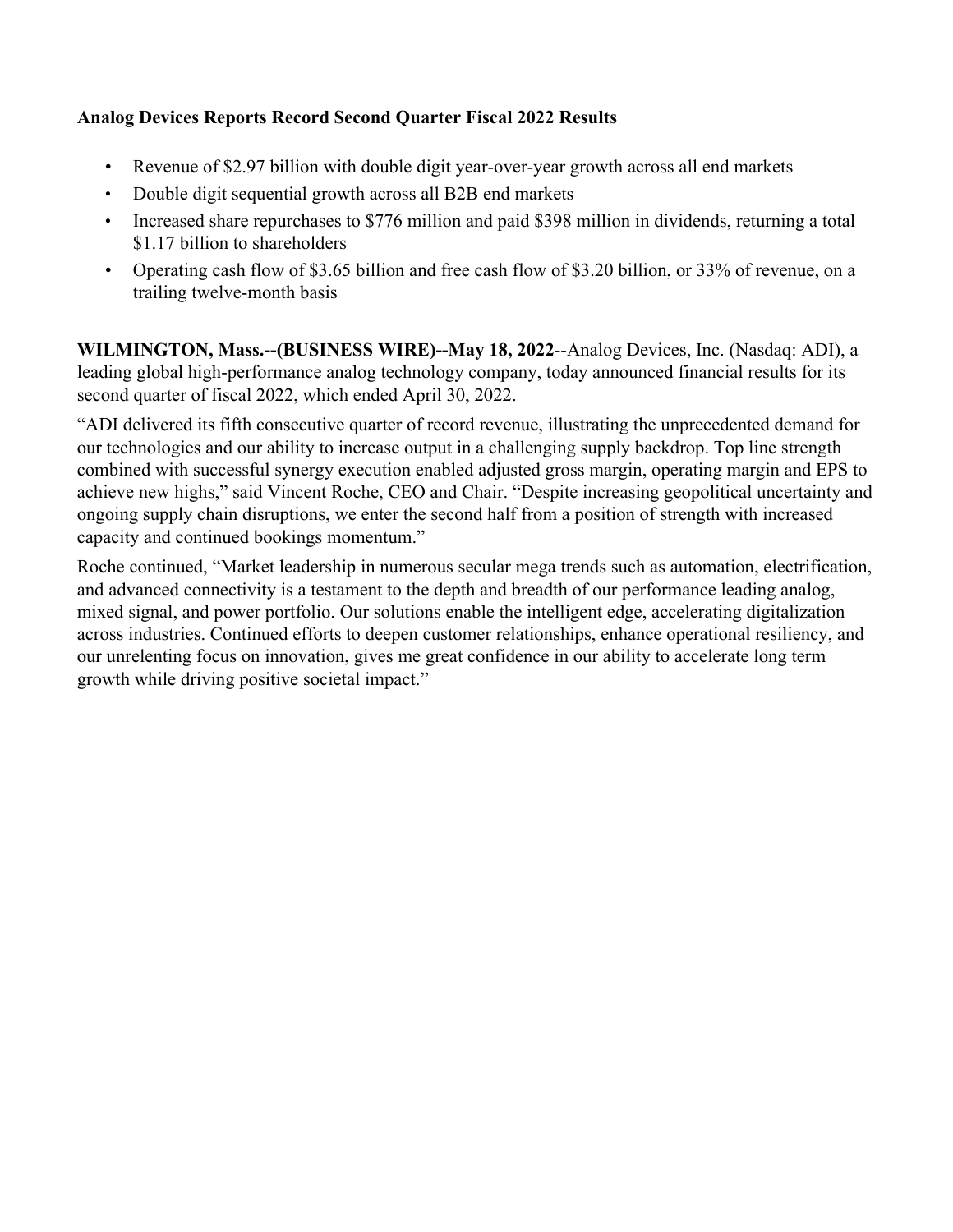# **Performance for the Second Quarter of Fiscal 2022**

**Results Summary(1)**

*(in millions, except per-share amounts and percentages)*

|                                     |               | <b>Three Months Ended</b> |               |             |           |  |  |
|-------------------------------------|---------------|---------------------------|---------------|-------------|-----------|--|--|
|                                     |               | Apr. 30, 2022             |               | May 1, 2021 | Change    |  |  |
| Revenue                             | \$            | 2,972                     | \$            | 1,661       | 79 %      |  |  |
| Gross margin                        | \$            | 1,945                     |               | 1,137       | 71 %      |  |  |
| Gross margin percentage             |               | 65.4 %                    |               | 68.4 %      | (300 bps) |  |  |
| Operating income                    | \$            | 918                       | \$            | 520         | $77\%$    |  |  |
| Operating margin                    |               | 30.9%                     |               | 31.3%       | (40 bps)  |  |  |
| Diluted earnings per share          | \$            | 1.49                      | \$            | 1.14        | 31 %      |  |  |
|                                     |               |                           |               |             |           |  |  |
| <b>Adjusted Results</b>             |               |                           |               |             |           |  |  |
| Adjusted gross margin               | \$            | 2,205                     | $\mathbb{S}$  | 1,177       | 87 %      |  |  |
| Adjusted gross margin percentage    |               | 74.2 %                    |               | 70.9 %      | 330 bps   |  |  |
| Adjusted operating income           | $\mathcal{S}$ | 1,495                     | $\mathcal{S}$ | 694         | 115 %     |  |  |
| Adjusted operating margin           |               | 50.3 %                    |               | 41.7 $%$    | 860 bps   |  |  |
| Adjusted diluted earnings per share | \$            | 2.40                      | \$            | 1.54        | 56 %      |  |  |

|                                           |              | <b>Three Months</b><br>Ended |   |               |  |  |  |
|-------------------------------------------|--------------|------------------------------|---|---------------|--|--|--|
| <b>Cash Generation</b>                    |              | Apr. 30, 2022                |   | Apr. 30, 2022 |  |  |  |
| Net cash provided by operating activities | <b>S</b>     | 1.222                        |   | 3,649         |  |  |  |
| $\%$ of revenue                           |              | 41 $\%$                      |   | $37 \%$       |  |  |  |
| Capital expenditures                      | <sup>S</sup> | (119)                        | S | (447)         |  |  |  |
| Free cash flow                            | S            | 1.103                        |   | 3,202         |  |  |  |
| $\%$ of revenue                           |              | $37 \%$                      |   | $33\%$        |  |  |  |

|                     | <b>Three Months</b><br>Ended |               |  |               |
|---------------------|------------------------------|---------------|--|---------------|
| <b>Cash Return</b>  |                              | Apr. 30, 2022 |  | Apr. 30, 2022 |
| Dividend paid       |                              | (398)         |  | (1,386)       |
| Stock repurchases   |                              | (776)         |  | (3,612)       |
| Total cash returned |                              | (1.174)       |  | (4,998)       |

(1) The sum and/or computation of the individual amounts may not equal the total due to rounding.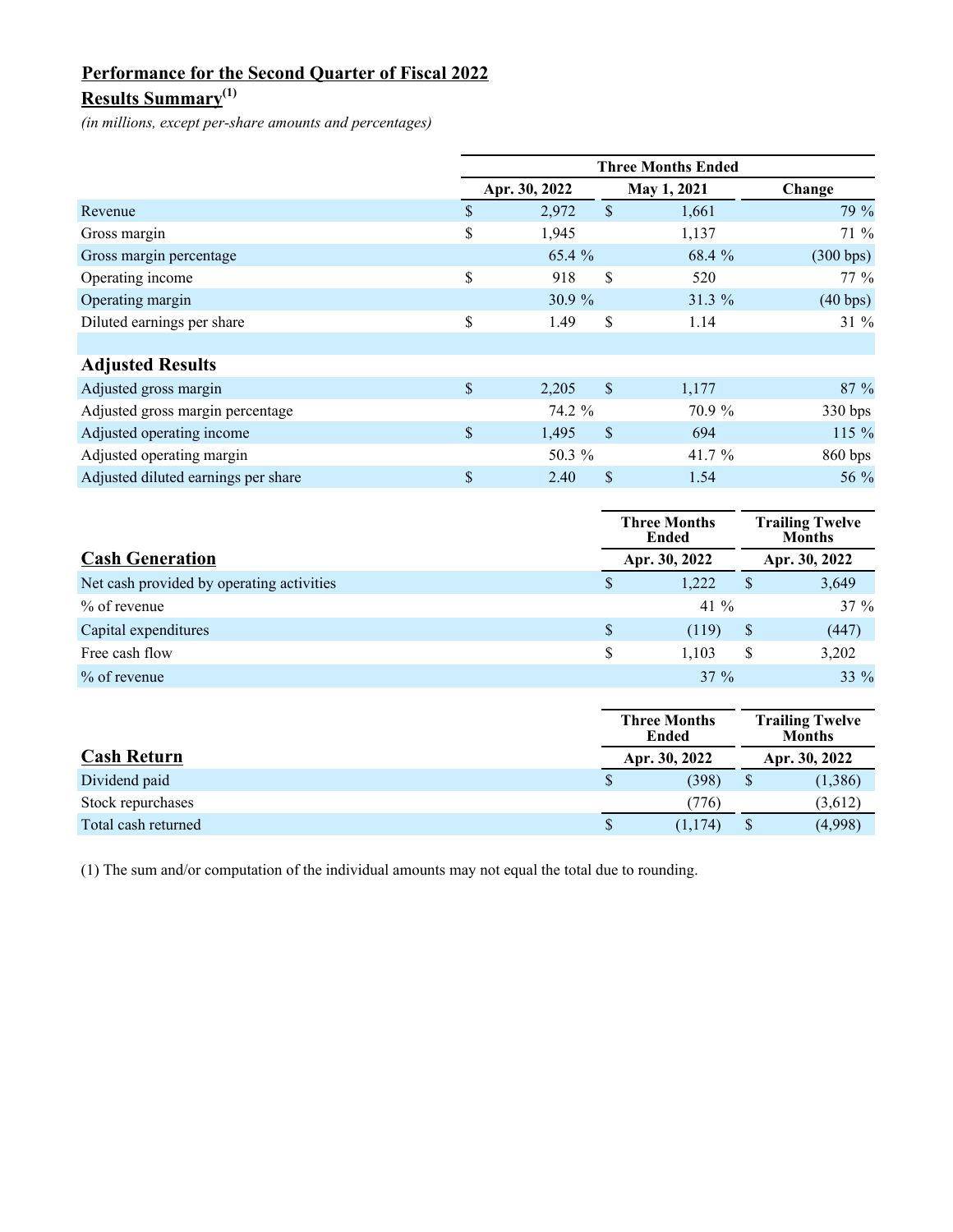## **Outlook for the Third Quarter of Fiscal Year 2022**

For the third quarter of fiscal 2022, we are forecasting revenue of \$3.05 billion, +/- \$100 million. At the midpoint of this revenue outlook, we expect reported operating margin of approximately 32.2%, +/-130 bps, and adjusted operating margin of approximately 49.5%, +/-70 bps. We are planning for reported EPS to be \$1.55, +/-\$0.10, and adjusted EPS to be \$2.42, +/-\$0.10.

Our third quarter fiscal 2022 outlook is based on current expectations and actual results may differ materially, as a result of, among other things, the important factors discussed at the end of this release. These statements supersede all prior statements regarding our business outlook set forth in prior ADI news releases, and ADI disclaims any obligation to update these forward-looking statements.

The adjusted results and adjusted anticipated results above are financial measures presented on a non-GAAP basis. Reconciliations of these non-GAAP financial measures to their most directly comparable GAAP financial measures are provided in the financial tables included in this press release. See also "Non-GAAP Financial Information" section for additional information.

## **Dividend Payment**

The ADI Board of Directors has declared a quarterly cash dividend of \$0.76 per outstanding share of common stock. The dividend will be paid on June 9, 2022 to all shareholders of record at the close of business on May 31, 2022.

## **Conference Call Scheduled for Today, Wednesday, May 18, 2022 at 10:00 am ET**

ADI will host a conference call to discuss our second quarter fiscal 2022 results and short-term outlook today, beginning at 10:00 am ET. Investors may join via webcast, accessible at investor.analog.com, or by telephone. The participant dial-in for both domestic and international callers will be available ten minutes before the call begins by calling 833-423-0297. International participants may provide the passcode 8334230297.

A replay will be available two hours after the completion of the call. The replay may be accessed for up to two weeks by dialing 855-859-2056 (replay only) and providing the conference ID: 6327355, or by visiting investor.analog.com.

## **Non-GAAP Financial Information**

This release includes non-GAAP financial measures that are not in accordance with, nor an alternative to, generally accepted accounting principles (GAAP) and may be different from non-GAAP measures presented by other companies. In addition, these non-GAAP measures are not based on any comprehensive set of accounting rules or principles. These non-GAAP measures have material limitations in that they do not reflect all of the amounts associated with the Company's results of operations as determined in accordance with GAAP and should not be considered in isolation from, or as a substitute for, the Company's financial results presented in accordance with GAAP. The Company's use of non-GAAP measures, and the underlying methodology when including or excluding certain items, is not necessarily an indication of the results of operations that may be expected in the future, or that the Company will not, in fact, record such items in future periods. You are cautioned not to place undue reliance on these non-GAAP measures. Reconciliations of these non-GAAP measures to the most directly comparable financial measures calculated and presented in accordance with GAAP are provided in the financial tables included in this release.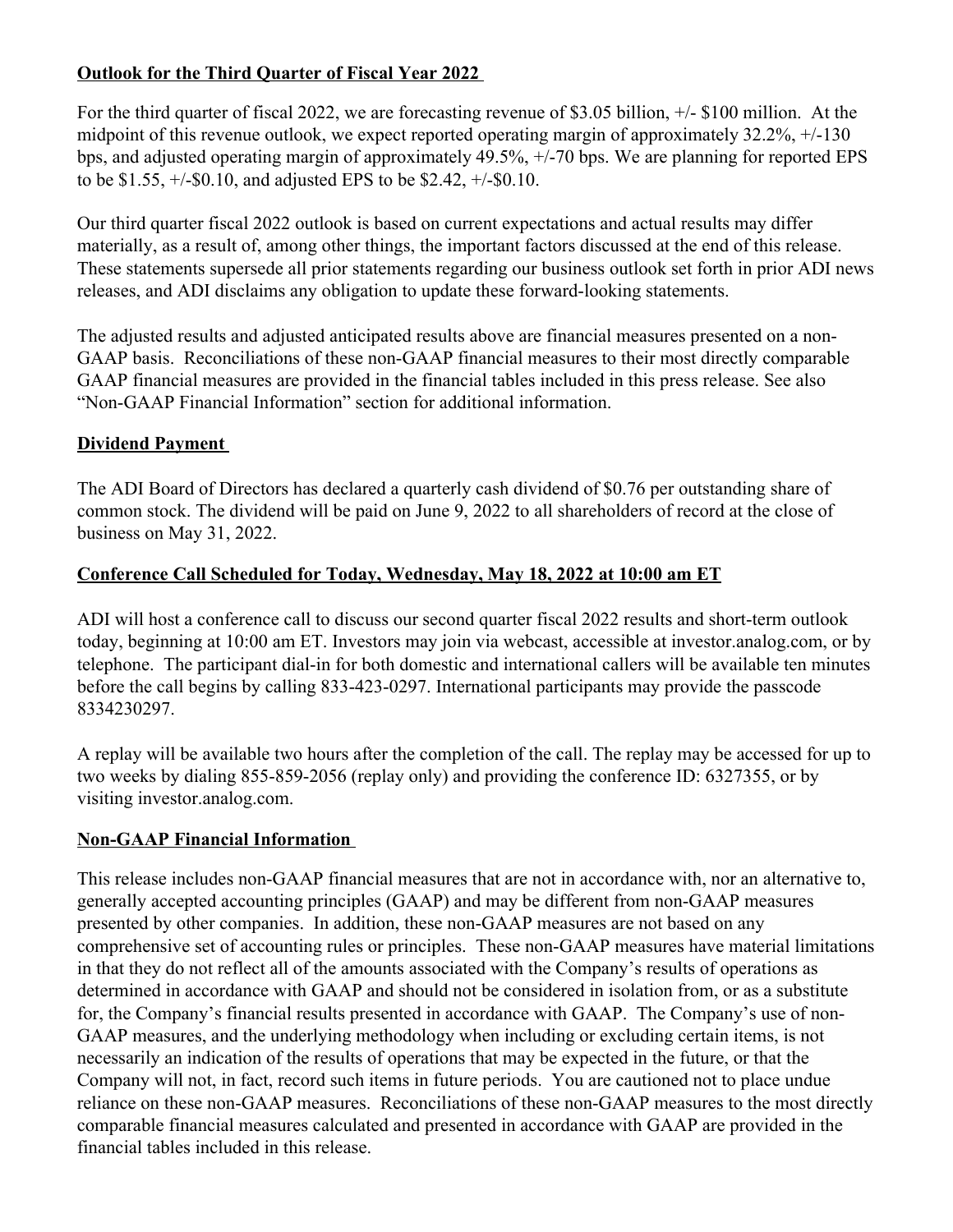Management uses non-GAAP measures internally to evaluate the Company's operating performance from continuing operations against past periods and to budget and allocate resources in future periods. These non-GAAP measures also assist management in evaluating the Company's core business and trends across different reporting periods on a consistent basis. Management also uses these non-GAAP measures as the primary performance measurement when communicating with analysts and investors regarding the Company's earnings results and outlook and believes that the presentation of these non-GAAP measures is useful to investors because it provides investors with the operating results that management uses to manage the Company and enables investors and analysts to evaluate the Company's core business. Management also believes that the non-GAAP liquidity measure free cash flow is useful both internally and to investors because it provides information about the amount of cash generated after capital expenditures that is then available to repay debt obligations, make investments and fund acquisitions, and for certain other activities.

The non-GAAP financial measures referenced by ADI in this release include: adjusted gross margin, adjusted gross margin percentage, adjusted operating expenses, adjusted operating expenses percentage, adjusted operating income, adjusted operating margin, adjusted nonoperating expense (income), adjusted income before income taxes, adjusted provision for income taxes, adjusted tax rate, adjusted diluted earnings per share (EPS), free cash flow, and free cash flow margin percentage.

Adjusted gross margin is defined as gross margin, determined in accordance with GAAP, excluding certain *acquisition related expenses*<sup>1</sup>, which are described further below. Adjusted gross margin percentage represents adjusted gross margin divided by revenue.

Adjusted operating expenses is defined as operating expenses, determined in accordance with GAAP, excluding: certain *acquisition related expenses<sup>1</sup>, acquisition related transaction costs<sup>2</sup> and <i>special charges, net<sup>3</sup>* , which are described further below. Adjusted operating expenses percentage represents adjusted operating expenses divided by revenue.

Adjusted operating income is defined as operating income, determined in accordance with GAAP, excluding: acquisition related expenses<sup>1</sup>, acquisition related transaction costs<sup>2</sup> and special charges, net<sup>3</sup>, which are described further below. Adjusted operating margin represents adjusted operating income divided by revenue.

Adjusted nonoperating expense (income) is defined as nonoperating expense (income), determined in accordance with GAAP, excluding: *acquisition related expenses<sup>1</sup>* , which is described further below.

Adjusted income before income taxes is defined as income before income taxes, determined in accordance with GAAP, excluding: *acquisition related expenses<sup>1</sup>* , *acquisition related transaction costs<sup>2</sup>* , and s*pecial charges, net<sup>3</sup>* , which are described further below.

Adjusted provision for income taxes is defined as provision for income taxes, determined in accordance with GAAP, excluding *tax related items<sup>4</sup>*, which are described further below. Adjusted tax rate represents adjusted provision for income taxes divided by adjusted income before income taxes.

Adjusted diluted EPS is defined as diluted EPS, determined in accordance with GAAP, excluding: *acquisition related expenses<sup>1</sup>* , *acquisition related transaction costs<sup>2</sup>* , *special charges, net<sup>3</sup>* , and *tax related items<sup>4</sup>* , which are described further below.

Free cash flow is defined as net cash provided by operating activities, determined in accordance with GAAP, less additions to property, plant and equipment, net. Free cash flow margin percentage represents free cash flow divided by revenue.

*<sup>1</sup>Acquisition Related Expenses*: Expenses incurred as a result of current and prior period acquisitions and primarily include expenses associated with the fair value adjustments to debt, inventory, property, plant and equipment and amortization of acquisition related intangibles, which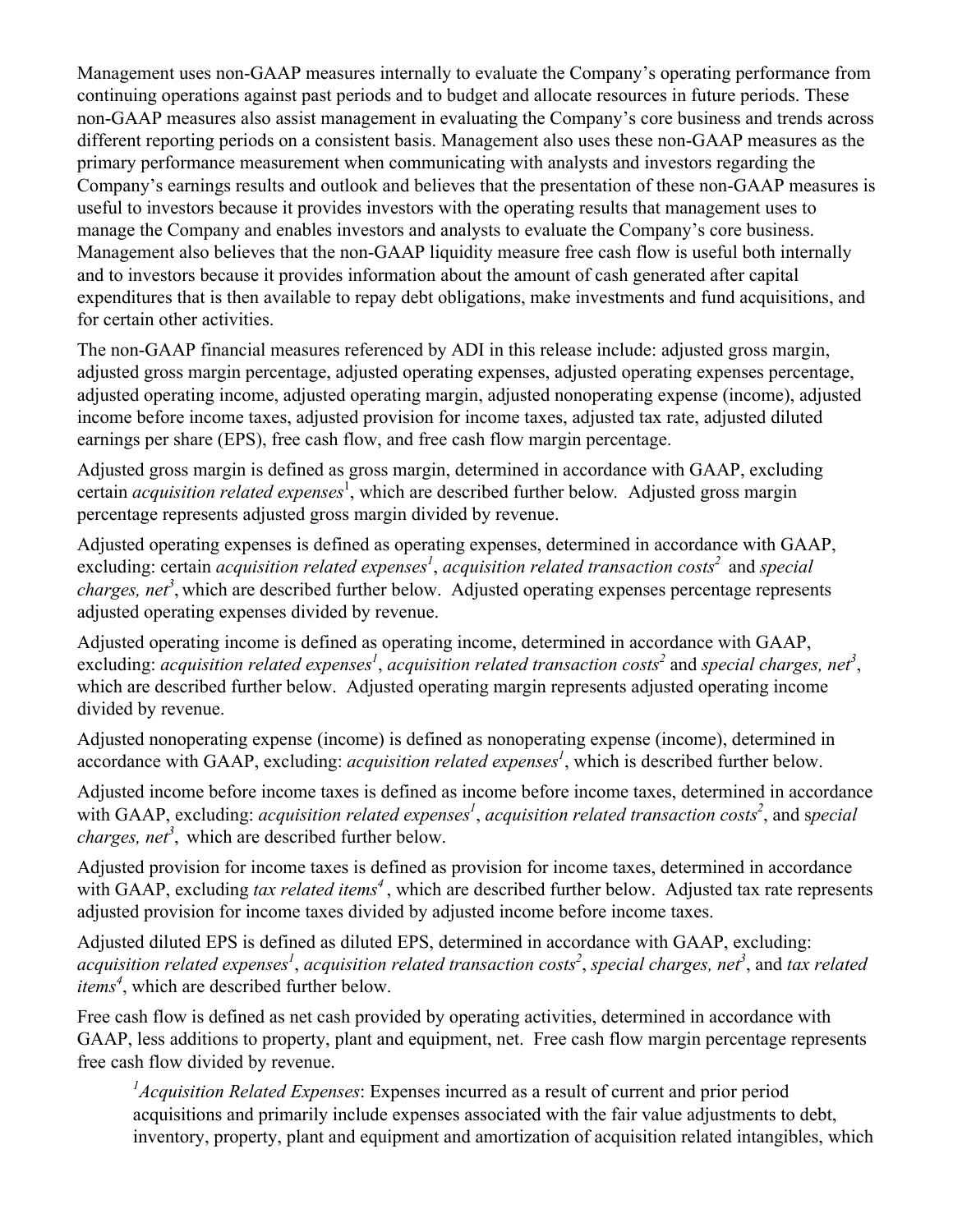include acquired intangibles such as purchased technology and customer relationships. Expenses also include fair value adjustments associated with the replacement of share-based awards related to the Maxim Integrated Products, Inc. (Maxim) acquisition. We excluded these costs from our non-GAAP measures because they relate to specific transactions and are not reflective of our ongoing financial performance.

*<sup>2</sup>Acquisition Related Transaction Costs*: Costs directly related to the Maxim Integrated Products, Inc. acquisition, including legal, accounting and other professional fees as well as integrationrelated costs. We excluded these costs from our non-GAAP measures because they relate to a specific transaction and are not reflective of our ongoing financial performance.

*3 Special Charges, net*: Expenses, net, incurred in connection with facility closures, consolidation of manufacturing facilities, severance, other accelerated stock-based compensation expense and other cost reduction efforts or reorganizational initiatives. We excluded these expenses from our non-GAAP measures because apart from ongoing expense savings as a result of such items, these expenses have no direct correlation to the operation of our business in the future.

*4 Tax Related Items*: Income tax effect of the non-GAAP items discussed above and an income tax benefit from a discrete tax item related to the consolidation of certain subsidiaries. We excluded the income tax effect of these tax related items from our non-GAAP measures because they are not associated with the tax expense on our current operating results.

## **About Analog Devices**

Analog Devices, Inc. (Nasdaq: ADI) operates at the center of the modern digital economy, converting real-world phenomena into actionable insight with its comprehensive suite of analog and mixed signal, power management, radio frequency (RF), and digital and sensor technologies. ADI serves 125,000 customers worldwide with more than 75,000 products in the industrial, communications, automotive, and consumer markets. ADI is headquartered in Wilmington, MA. Visit http://www.analog.com.

### **Forward Looking Statements**

*This press release contains forward-looking statements, which address a variety of subjects including, for example, our statements regarding sustained performance; increasing demand and supply; expected revenue, operating margin, earnings per share, and other financial results; expected market trends and acceleration of those trends, market share gains, operating leverage, production and inventory levels; capacity investments; expected customer demand and order rates for our products, expected product offerings and the importance of our product offerings and technologies to our customers; and market position. Statements that are not historical facts, including statements about our beliefs, plans and expectations, are forward-looking statements. Such statements are based on our current expectations and are subject to a number of factors and uncertainties, which could cause actual results to differ materially from those described in the forward-looking statements. The following important factors and uncertainties, among others, could cause actual results to differ materially from those described in these forward-looking statements: the uncertainty as to the extent of the duration, scope and impacts of the COVID-19 pandemic; political and economic uncertainty, including any faltering in global economic conditions or the stability of credit and financial markets; erosion of consumer confidence and declines in customer spending; unavailability of raw materials, services, supplies or manufacturing capacity; changes in geographic, product or customer mix; changes in export classifications, import and export regulations or duties and tariffs; changes in our estimates of our expected tax rates based on current tax law; adverse results in litigation matters, including the potential for litigation related to the Maxim acquisition; the risk that we will be unable to retain and hire key personnel, including as a result of labor*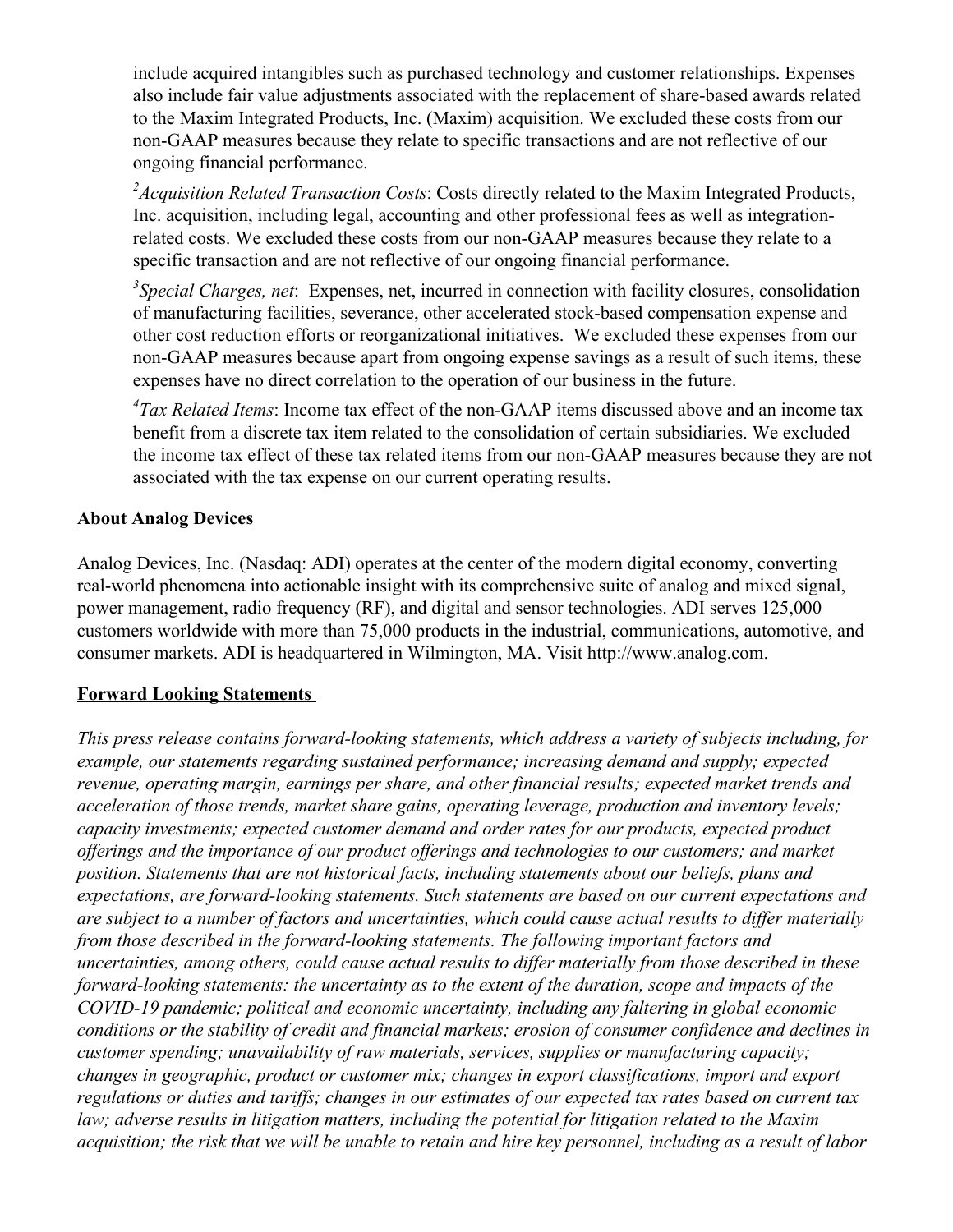*shortages; changes in demand for semiconductors; unanticipated difficulties or expenditures relating to integrating Maxim; uncertainty as to the long-term value of our common stock; the diversion of management time on integrating Maxim's business and operations; our ability to successfully integrate acquired businesses and technologies, including Maxim; and the risk that expected benefits, synergies and growth prospects of acquisitions, including our acquisition of Maxim, may not be fully achieved in a timely manner, or at all. For additional information about factors that could cause actual results to differ materially from those described in the forward-looking statements, please refer to our filings with the Securities and Exchange Commission ("SEC"), including the risk factors contained in our most recent Quarterly Report on Form 10-Q and Annual Report on Form 10-K. Forward-looking statements represent management's current expectations and are inherently uncertain. Except as required by law, we do not undertake any obligation to update forward-looking statements made by us to reflect subsequent events or circumstances.*

Analog Devices and the Analog Devices logo are registered trademarks or trademarks of Analog Devices, Inc. All other trademarks mentioned in this document are the property of their respective owners.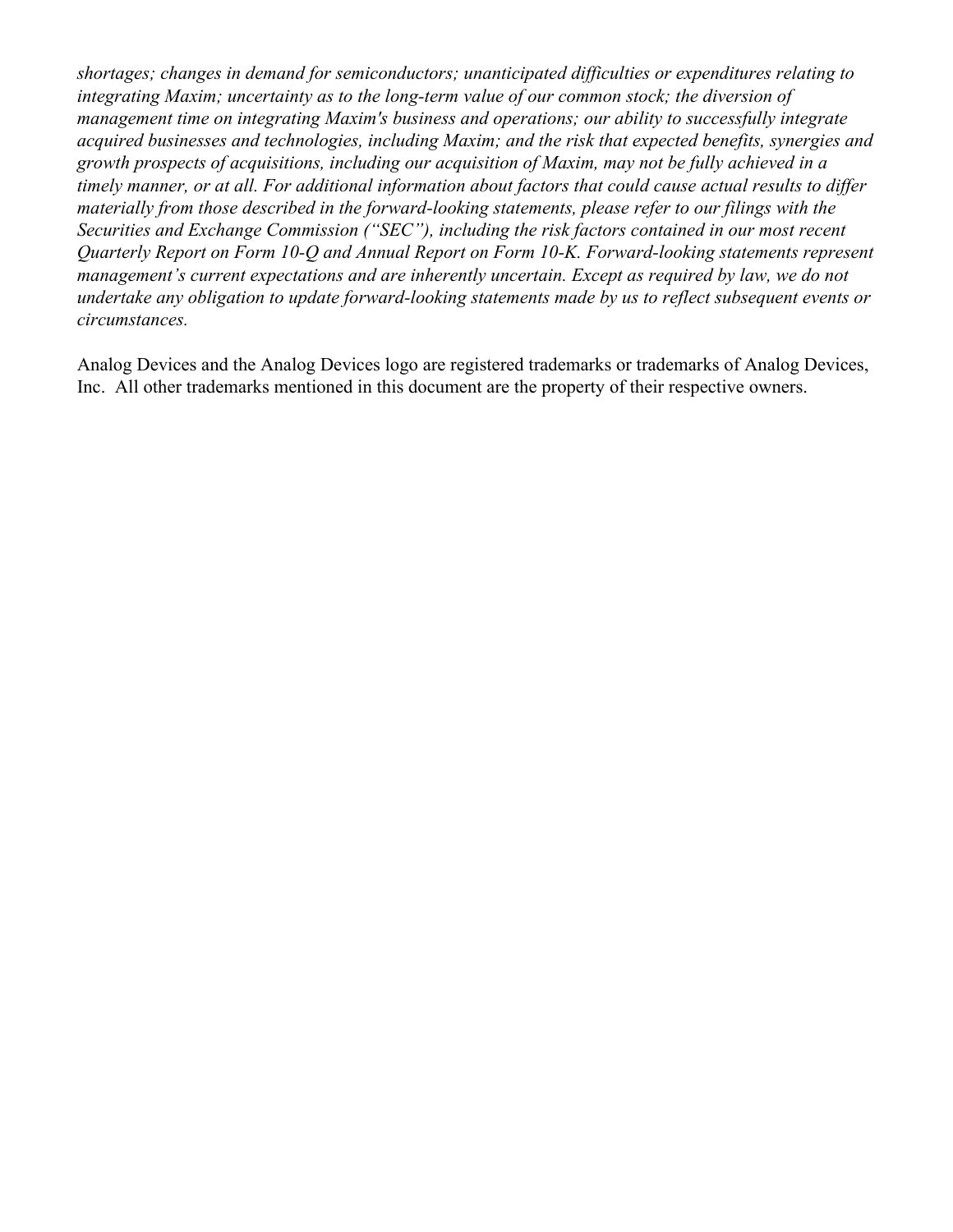#### **ANALOG DEVICES, INC. CONDENSED CONSOLIDATED STATEMENTS OF INCOME (Unaudited) (In thousands, except per share amounts)**

|                                                               | <b>Three Months Ended</b> |               |               | <b>Six Months Ended</b> |               |               |               |           |
|---------------------------------------------------------------|---------------------------|---------------|---------------|-------------------------|---------------|---------------|---------------|-----------|
|                                                               |                           | Apr. 30, 2022 |               | May 1, 2021             |               | Apr. 30, 2022 | May 1, 2021   |           |
| Revenue                                                       | $\mathbf{\hat{S}}$        | 2,972,064     | $\mathbb{S}$  | 1,661,407               | $\sqrt{\ }$   | 5,656,357     | $\mathsf{\$}$ | 3,219,865 |
| Cost of sales                                                 |                           | 1,027,544     |               | 524,770                 |               | 2,309,840     |               | 1,037,857 |
| Gross margin                                                  |                           | 1,944,520     |               | 1,136,637               |               | 3,346,517     |               | 2,182,008 |
| Operating expenses:                                           |                           |               |               |                         |               |               |               |           |
| Research and development                                      |                           | 420,901       |               | 302,238                 |               | 847,681       |               | 590,388   |
| Selling, marketing, general and administrative                |                           | 305,308       |               | 206,612                 |               | 602,673       |               | 391,887   |
| Amortization of intangibles                                   |                           | 253,476       |               | 107,786                 |               | 506,843       |               | 215,434   |
| Special charges, net                                          |                           | 46,674        |               | 311                     |               | 106,402       |               | 749       |
| Total operating expenses                                      |                           | 1,026,359     |               | 616,947                 |               | 2,063,599     |               | 1,198,458 |
| Operating income                                              |                           | 918,161       |               | 519,690                 |               | 1,282,918     |               | 983,550   |
| Nonoperating expense (income):                                |                           |               |               |                         |               |               |               |           |
| Interest expense                                              |                           | 49,548        |               | 43,066                  |               | 101,512       | \$.           | 85,545    |
| Interest income                                               |                           | (563)         |               | (290)                   |               | $(781)$ \$    |               | (499)     |
| Other, net                                                    |                           | (10,069)      |               | 929                     |               | (20,613)      | $\mathcal{S}$ | (14,099)  |
| Total nonoperating expense (income)                           |                           | 38,916        |               | 43,705                  |               | 80,118        |               | 70,947    |
| Income before income taxes                                    |                           | 879,245       |               | 475,985                 |               | 1,202,800     |               | 912,603   |
| Provision for income taxes                                    |                           | 95,972        |               | 53,080                  |               | 139,450       |               | 101,179   |
| Net income                                                    | \$                        | 783,273       | \$            | 422,905                 | $\mathbb{S}$  | 1,063,350     | <sup>\$</sup> | 811,424   |
|                                                               |                           |               |               |                         |               |               |               |           |
| Shares used to compute earnings per common<br>share - basic   |                           | 522,370       |               | 368,823                 |               | 523,831       |               | 369,013   |
| Shares used to compute earnings per common<br>share - diluted |                           | 526,264       |               | 372,418                 |               | 528,203       |               | 372,762   |
|                                                               |                           |               |               |                         |               |               |               |           |
| Basic earnings per common share                               | \$                        | 1.50          | $\mathcal{S}$ | 1.15                    | $\mathcal{S}$ | 2.03          | $\mathbb{S}$  | 2.20      |
| Diluted earnings per common share                             | \$                        | 1.49          | \$            | 1.14                    | \$            | 2.01          | \$            | 2.18      |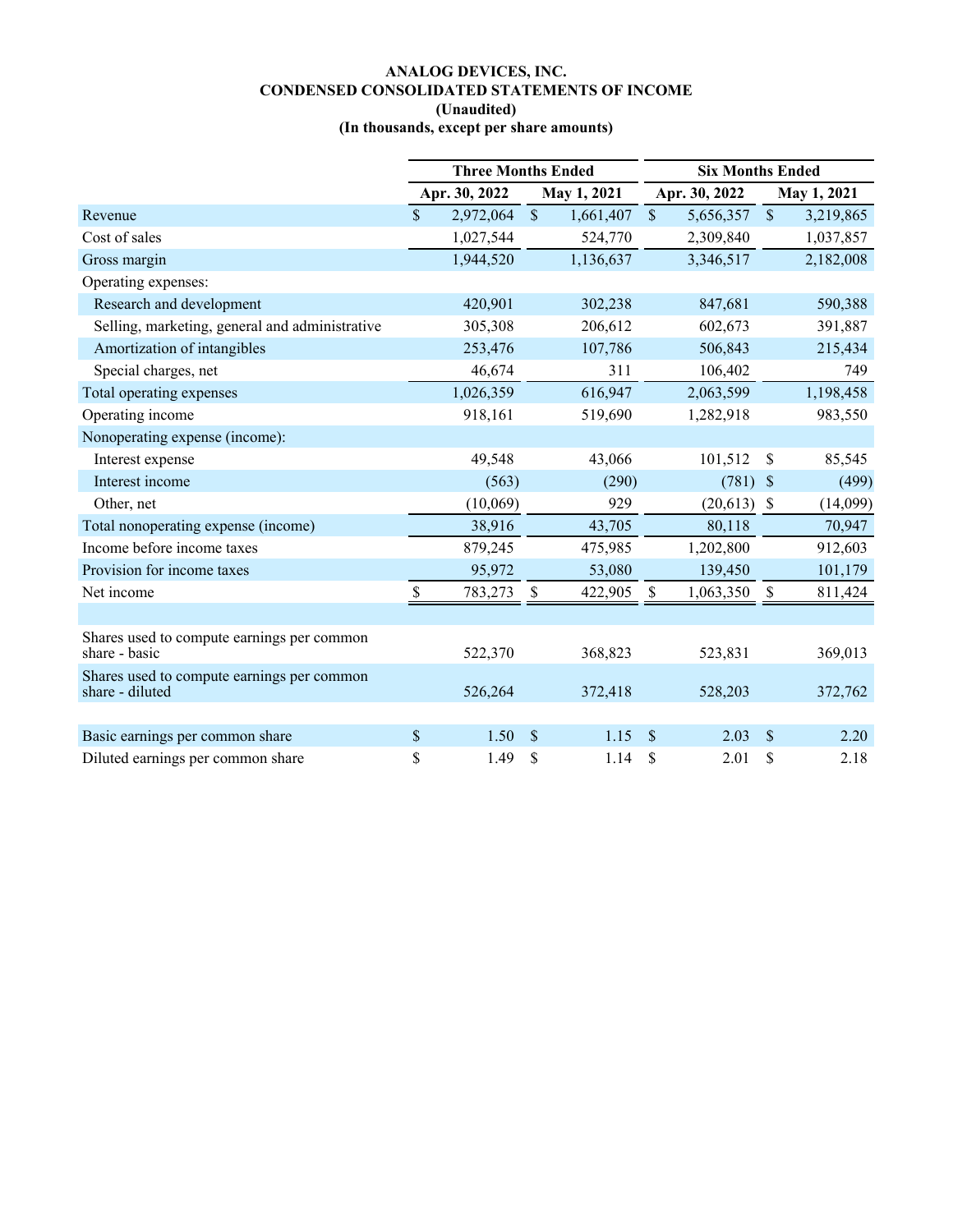#### **ANALOG DEVICES, INC. CONDENSED CONSOLIDATED BALANCE SHEETS (Unaudited) (In thousands)**

|                                   | Apr. 30, 2022    |               | Oct. 30, 2021 |
|-----------------------------------|------------------|---------------|---------------|
| Cash & cash equivalents           | \$<br>1,737,733  | $\mathbb{S}$  | 1,977,964     |
| Accounts receivable               | 1,608,254        |               | 1,459,056     |
| Inventories                       | 1,075,297        |               | 1,200,610     |
| Other current assets              | 212,905          |               | 740,687       |
| Total current assets              | 4,634,189        |               | 5,378,317     |
| Net property, plant and equipment | 2,094,148        |               | 1,979,051     |
| Goodwill                          | 26,923,756       |               | 26,918,470    |
| Intangible assets, net            | 14,258,728       |               | 15,267,170    |
| Deferred tax assets               | 2,325,317        |               | 2,267,269     |
| Other assets                      | 564,514          |               | 511,794       |
| Total assets                      | 50,800,652       |               | 52,322,071    |
|                                   |                  |               |               |
| Other current liabilities         | \$<br>2,326,212  | $\mathcal{S}$ | 2,253,649     |
| Debt, current                     |                  |               | 516,663       |
| Long-term debt                    | 6,253,215        |               | 6,253,212     |
| Deferred income taxes             | 3,873,084        |               | 3,938,830     |
| Other non-current liabilities     | 1,248,359        |               | 1,367,175     |
| Shareholders' equity              | 37,099,782       |               | 37,992,542    |
| Total liabilities & equity        | \$<br>50,800,652 | \$            | 52,322,071    |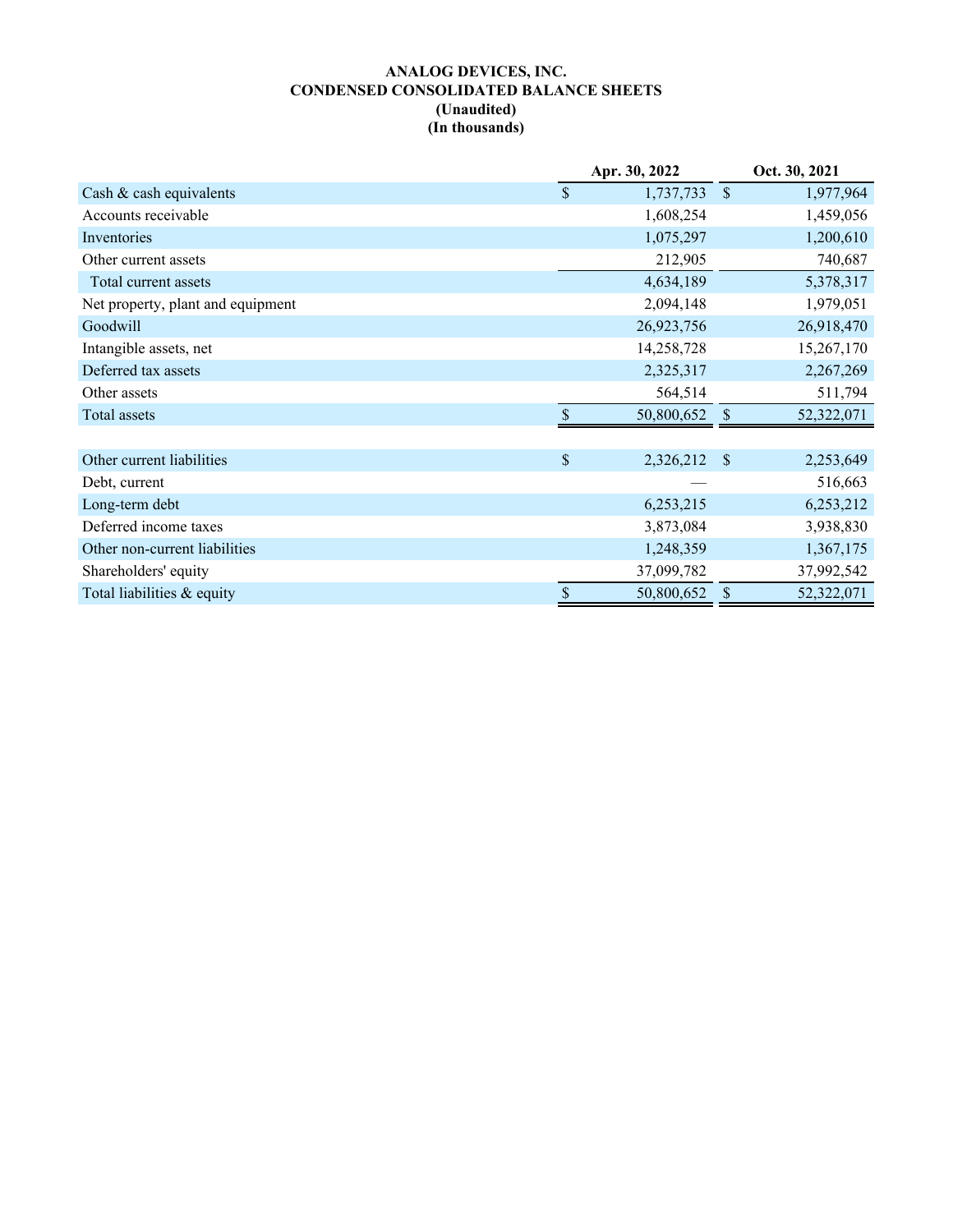### **ANALOG DEVICES, INC. CONDENSED CONSOLIDATED STATEMENTS OF CASH FLOWS (Unaudited)**

| (In thousands) |  |
|----------------|--|
|                |  |

|                                                                            | <b>Three Months Ended</b> |               |              |             | <b>Six Months Ended</b> |               |               |             |
|----------------------------------------------------------------------------|---------------------------|---------------|--------------|-------------|-------------------------|---------------|---------------|-------------|
|                                                                            |                           | Apr. 30, 2022 |              | May 1, 2021 |                         | Apr. 30, 2022 |               | May 1, 2021 |
| Cash flows from operating activities:                                      |                           |               |              |             |                         |               |               |             |
| Net income                                                                 | \$                        | 783,273       | $\mathbb{S}$ | 422,905     | \$                      | 1,063,350     | \$            | 811,424     |
| Adjustments to reconcile net income to net cash<br>provided by operations: |                           |               |              |             |                         |               |               |             |
| Depreciation                                                               |                           | 71,851        |              | 52,466      |                         | 137,016       |               | 108,775     |
| Amortization of intangibles                                                |                           | 504,255       |              | 145,701     |                         | 1,008,900     |               | 290,745     |
| Stock-based compensation expense                                           |                           | 70,996        |              | 40,358      |                         | 157,935       |               | 76,996      |
| Cost of goods sold for inventory acquired                                  |                           |               |              |             |                         | 271,396       |               |             |
| Deferred income taxes                                                      |                           | (88, 341)     |              | (21, 017)   |                         | (122,992)     |               | (48,292)    |
| Non-cash operating lease costs                                             |                           | (35,520)      |              |             |                         | (27,697)      |               | 8,040       |
| Other                                                                      |                           | (654)         |              | 2,431       |                         | (10, 225)     |               | (12, 122)   |
| Changes in operating assets and liabilities                                |                           | (84, 054)     |              | 93,517      |                         | (399, 463)    |               | (71, 263)   |
| Total adjustments                                                          |                           | 438,533       |              | 313,456     |                         | 1,014,870     |               | 352,879     |
| Net cash provided by operating activities                                  |                           | 1,221,806     |              | 736,361     |                         | 2,078,220     |               | 1,164,303   |
| Cash flows from investing activities:                                      |                           |               |              |             |                         |               |               |             |
| Additions to property, plant and equipment                                 |                           | (118,779)     |              | (59,170)    |                         | (229, 912)    |               | (126, 558)  |
| Other                                                                      |                           | 5,186         |              | (1,526)     |                         | 13,010        |               | (9,210)     |
| Net cash used for investing activities                                     |                           | (113, 593)    |              | (60, 696)   |                         | (216,902)     |               | (135,768)   |
| Cash flows from financing activities:                                      |                           |               |              |             |                         |               |               |             |
| Early termination of debt                                                  |                           |               |              |             |                         | (519, 116)    |               |             |
| Dividend payments to shareholders                                          |                           | (397, 544)    |              | (254, 429)  |                         | (760, 189)    |               | (483, 608)  |
| Repurchase of common stock                                                 |                           | (776, 840)    |              | (188, 814)  |                         | (852, 860)    |               | (345, 871)  |
| Proceeds from employee stock plans                                         |                           | 11,582        |              | 23,752      |                         | 20,054        |               | 43,672      |
| Other                                                                      |                           | 14,617        |              | (94)        |                         | 26,657        |               | 2,399       |
| Net cash used for financing activities                                     |                           | (1, 148, 185) |              | (419, 585)  |                         | (2,085,454)   |               | (783, 408)  |
| Effect of exchange rate changes on cash                                    |                           | (12,694)      |              | 1,073       |                         | (16,095)      |               | 4,229       |
| Net (decrease) increase in cash and cash equivalents                       |                           | (52,666)      |              | 257,153     |                         | (240, 231)    |               | 249,356     |
| Cash and cash equivalents at beginning of period                           |                           | 1,790,399     |              | 1,048,063   |                         | 1,977,964     |               | 1,055,860   |
| Cash and cash equivalents at end of period                                 | \$                        | 1,737,733     | \$           | 1,305,216   | \$                      | 1,737,733     | $\mathcal{S}$ | 1,305,216   |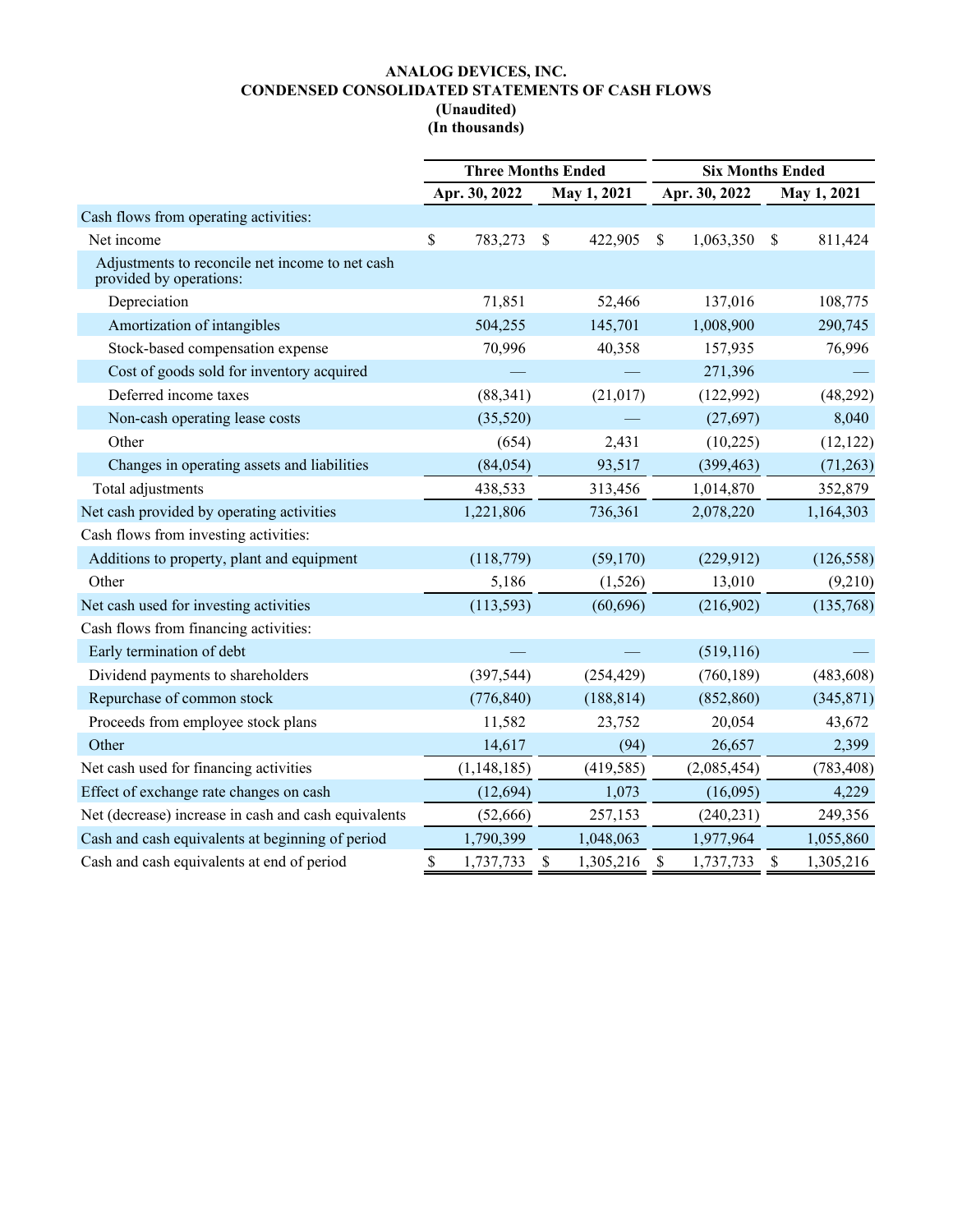#### **ANALOG DEVICES, INC. REVENUE TRENDS BY END MARKET (Unaudited) (In thousands)**

The categorization of revenue by end market is determined using a variety of data points including the technical characteristics of the product, the "sold to" customer information, the "ship to" customer information and the end customer product or application into which our product will be incorporated. As data systems for capturing and tracking this data and our methodology evolves and improves, the categorization of products by end market can vary over time. When this occurs, we reclassify revenue by end market for prior periods. Such reclassifications typically do not materially change the sizing of, or the underlying trends of results within, each end market.

|                      |   | <b>Three Months Ended</b> |                                               |         |    |             |               |  |  |
|----------------------|---|---------------------------|-----------------------------------------------|---------|----|-------------|---------------|--|--|
|                      |   |                           | <b>April 30, 2022</b>                         |         |    | May 1, 2021 |               |  |  |
|                      |   | Revenue                   | $%$ of Revenue <sup><math>\prime</math></sup> | $Y/Y\%$ |    | Revenue     | % of Revenue' |  |  |
| Industrial           | S | ,501,111                  | 51%                                           | 54%     | \$ | 975,706     | 59%           |  |  |
| Automotive           |   | 633,926                   | 21%                                           | 145%    |    | 258,943     | 16%           |  |  |
| Communications       |   | 473,074                   | 16%                                           | 70%     |    | 278,650     | 17%           |  |  |
| Consumer             |   | 363,953                   | 12%                                           | 146%    |    | 148,108     | 9%            |  |  |
| <b>Total revenue</b> |   | 2,972,064                 | $100\%$                                       | 79%     |    | 1,661,407   | 100%          |  |  |

|                      | <b>Six Months Ended</b> |                                          |         |    |           |                |  |  |
|----------------------|-------------------------|------------------------------------------|---------|----|-----------|----------------|--|--|
|                      |                         | <b>April 30, 2022</b>                    |         |    |           | May 1, 2021    |  |  |
|                      | Revenue                 | $%$ of revenue <sup><math>t</math></sup> | $Y/Y$ % |    | Revenue   | $%$ of revenue |  |  |
| Industrial           | 2,847,838               | 50%                                      | 55%     | \$ | 1,833,198 | 57%            |  |  |
| Automotive           | 1,184,927               | 21%                                      | 134%    |    | 505,748   | 16%            |  |  |
| Communications       | 885,450                 | 16%                                      | 58%     |    | 560,904   | 17%            |  |  |
| Consumer             | 738,142                 | 13%                                      | 131%    |    | 320,015   | 10%            |  |  |
| <b>Total revenue</b> | 5,656,357               | $100\%$                                  | 76%     |    | 3,219,865 | $100\%$        |  |  |

1) The sum of the individual percentages may not equal the total due to rounding.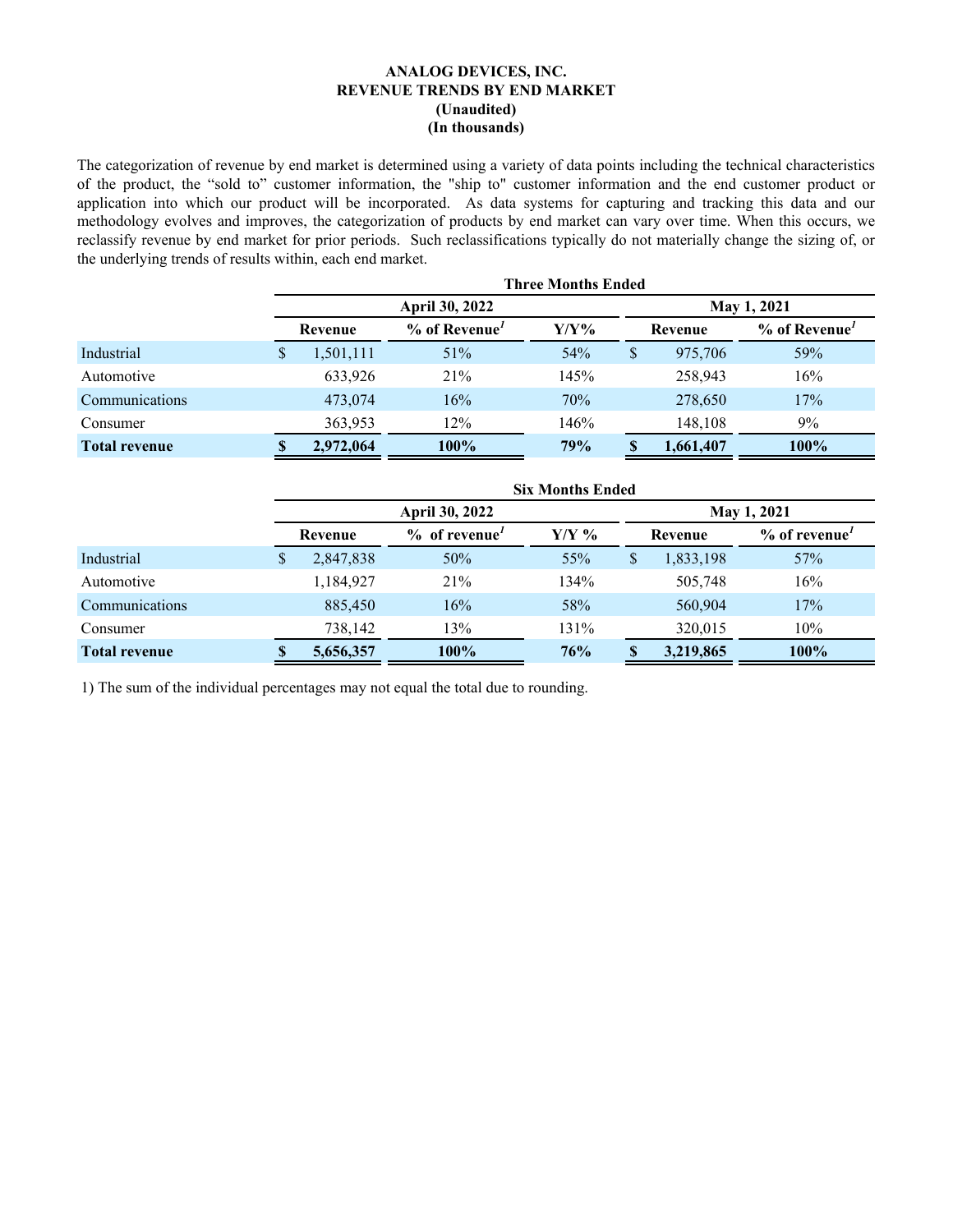#### **ANALOG DEVICES, INC. RECONCILIATION OF GAAP TO NON-GAAP RESULTS (Unaudited) (In thousands, except per share amounts)**

|                                        |                           | <b>Three Months Ended</b> |               |                   | <b>Six Months Ended</b>   |                     |               |             |
|----------------------------------------|---------------------------|---------------------------|---------------|-------------------|---------------------------|---------------------|---------------|-------------|
|                                        |                           | Apr. 30, 2022             |               | May 1, 2021       |                           | Apr. 30, 2022       |               | May 1, 2021 |
| Gross margin                           | $\mathbb{S}$              | 1,944,520                 | $\mathcal{S}$ | 1,136,637         | \$                        | 3,346,517           | $\sqrt{\ }$   | 2,182,008   |
| Gross margin percentage                |                           | 65.4 %                    |               | 68.4 %            |                           | 59.2 %              |               | 67.8 %      |
| Acquisition related expenses           |                           | 260,748                   |               | 40,711            |                           | 789,363             |               | 85,709      |
| Adjusted gross margin                  | $\boldsymbol{\mathsf{S}}$ | 2,205,268                 | $\mathbb{S}$  | 1,177,348         | $\boldsymbol{\mathsf{S}}$ | 4,135,880           | <sup>\$</sup> | 2,267,717   |
| Adjusted gross margin percentage       |                           | 74.2 %                    |               | 70.9 %            |                           | 73.1 %              |               | 70.4 %      |
|                                        |                           |                           |               |                   |                           |                     |               |             |
| Operating expenses                     | $\mathbb S$               | 1,026,359                 | \$            | 616,947           | \$                        | 2,063,599           | $\mathbb{S}$  | 1,198,458   |
| Percent of revenue                     |                           | 34.5 %                    |               | 37.1 %            |                           | 36.5 %              |               | 37.2 %      |
| Acquisition related expenses           |                           | (260, 904)                |               | (109, 903)        |                           | (523, 104)          |               | (220, 203)  |
| Acquisition related transaction costs  |                           | (8, 537)                  |               | (23,008)          |                           | (21, 429)           |               | (38, 244)   |
| Special charges, net                   |                           | (46, 674)                 |               | (311)             |                           | (106, 402)          |               | (749)       |
| Adjusted operating expenses            | $\boldsymbol{\mathsf{S}}$ | 710,244                   | $\mathbb{S}$  | 483,725           | $\mathbb{S}$              | 1,412,664           | \$            | 939,262     |
| Adjusted operating expenses percentage |                           | 23.9 %                    |               | $29.1\%$          |                           | $25.0\%$            |               | 29.2 %      |
|                                        |                           |                           |               |                   | \$                        |                     | $\mathcal{S}$ |             |
| Operating income                       | \$                        | 918,161<br>30.9 %         | $\mathbb S$   | 519,690<br>31.3 % |                           | 1,282,918<br>22.7 % |               | 983,550     |
| Operating margin                       |                           |                           |               |                   |                           |                     |               | 30.5 %      |
| Acquisition related expenses           |                           | 521,652                   |               | 150,614           |                           | 1,312,467           |               | 305,912     |
| Acquisition related transaction costs  |                           | 8,537                     |               | 23,008            |                           | 21,429              |               | 38,244      |
| Special charges, net                   |                           | 46,674                    |               | 311               |                           | 106,402             |               | 749         |
| Adjusted operating income              | $\boldsymbol{\mathsf{S}}$ | 1,495,024                 | $\mathbb{S}$  | 693,623           | $\mathbb{S}$              | 2,723,216           | \$            | 1,328,455   |
| Adjusted operating margin              |                           | 50.3 %                    |               | 41.7 %            |                           | 48.1%               |               | 41.3 %      |
| Nonoperating expense (income)          |                           | 38,916                    |               | 43,705            |                           | 80,118              |               | 70,947      |
| Acquisition related expenses           |                           | 2,288                     |               |                   |                           | 4,587               |               |             |
| Adjusted nonoperating expense (income) | \$                        | 41,204                    | $\mathbb S$   | 43,705            | $\$$                      | 84,705              | $\mathbb S$   | 70,947      |
|                                        |                           |                           |               |                   |                           |                     |               |             |
| Income before income taxes             | \$                        | 879,245                   | \$            | 475,985           | \$                        | 1,202,800           | $\mathcal{S}$ | 912,603     |
| Acquisition related expenses           |                           | 519,364                   |               | 150,614           |                           | 1,307,880           |               | 305,912     |
| Acquisition related transaction costs  |                           | 8,537                     |               | 23,008            |                           | 21,429              |               | 38,244      |
| Special charges, net                   |                           | 46,674                    |               | 311               |                           | 106,402             |               | 749         |
| Adjusted income before income taxes    | $\mathbb{S}$              | 1,453,820                 | $\mathbb{S}$  | 649,918           | $\mathbb S$               | 2,638,511           | \$            | 1,257,508   |
|                                        |                           |                           |               |                   |                           |                     |               |             |
| Provision for income taxes             | $\$$                      | 95,972                    | $\mathbb{S}$  | 53,080            | $\mathbb{S}$              | 139,450             | $\mathcal{S}$ | 101,179     |
| Effective tax rate                     |                           | $10.9 \%$                 |               | 11.2 %            |                           | 11.6 %              |               | 11.1%       |
| Tax related items                      |                           | 95,828                    |               | 22,983            |                           | 210,217             |               | 45,780      |
| Adjusted provision for income taxes    | $\mathbb{S}$              | 191,800                   | \$            | 76,063            | $\boldsymbol{\mathsf{S}}$ | 349,667             | \$            | 146,959     |
| Adjusted tax rate                      |                           | 13.2 %                    |               | 11.7 %            |                           | $13.3\%$            |               | 11.7 %      |
|                                        |                           |                           |               |                   |                           |                     |               |             |
| Diluted EPS                            | \$                        | 1.49                      | $\$$          | 1.14              | $\mathbb S$               | 2.01                | $\$$          | 2.18        |
| Acquisition related expenses           |                           | 0.99                      |               | 0.40              |                           | 2.48                |               | 0.82        |
| Acquisition related transaction costs  |                           | 0.02                      |               | 0.06              |                           | 0.04                |               | 0.10        |
| Special charges, net                   |                           | 0.09                      |               | 0.00              |                           | 0.20                |               | $0.00\,$    |
| Tax related items                      |                           | (0.18)                    |               | (0.06)            |                           | (0.40)              |               | (0.12)      |
| Adjusted diluted EPS*                  | \$                        | 2.40                      | $\$$          | 1.54              | $\mathbb S$               | 4.33                | $\$$          | 2.98        |

\* The sum of the individual per share amounts may not equal the total due to rounding.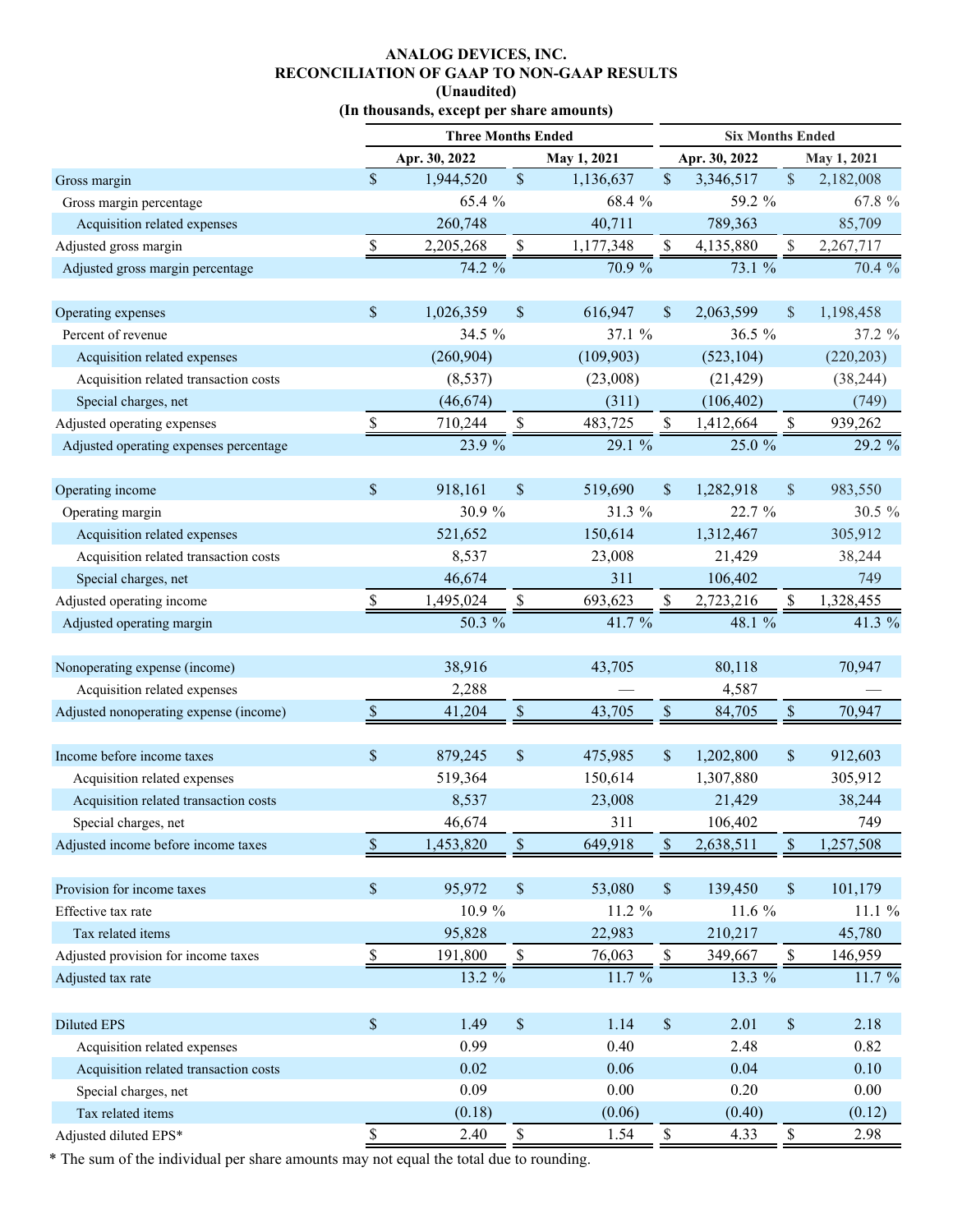#### **ANALOG DEVICES, INC. RECONCILIATION OF NET CASH PROVIDED BY OPERATING ACTIVITIES TO FREE CASH FLOW (Unaudited)**

|                                              |                                                   | (In thousands)  |                           |                            |                |
|----------------------------------------------|---------------------------------------------------|-----------------|---------------------------|----------------------------|----------------|
|                                              | <b>Trailing</b><br><b>Twelve</b><br><b>Months</b> |                 | <b>Three Months Ended</b> |                            |                |
|                                              | Apr. 30, 2022                                     | Apr. 30, 2022   | Jan. 29, 2022             | Oct. 30, 2021              | Jul. 31, 2021  |
| Revenue                                      | \$9,754,778                                       | \$2,972,064     | \$2,684,293               | \$2,339,568                | \$1,758,853    |
| Net cash provided by operating<br>activities | \$3,648,986                                       | \$1,221,806     | S<br>856,413              | S.<br>940,726              | 630,041<br>S.  |
| % of Revenue                                 | $37 \%$                                           | 41 %            | $32\%$                    | 40 $%$                     | $36\%$         |
| Capital expenditures                         | (447, 030)<br>\$                                  | (118,779)<br>S. | (111, 133)<br>S.          | (130,777)<br><sup>\$</sup> | \$<br>(86,341) |
| Free cash flow                               | \$3,201,956                                       | \$1,103,027     | 745,280<br>$\mathcal{S}$  | \$<br>809,949              | 543,700<br>\$  |
| % of Revenue                                 | $33\%$                                            | $37 \%$         | 28 %                      | 35 %                       | 31 %           |